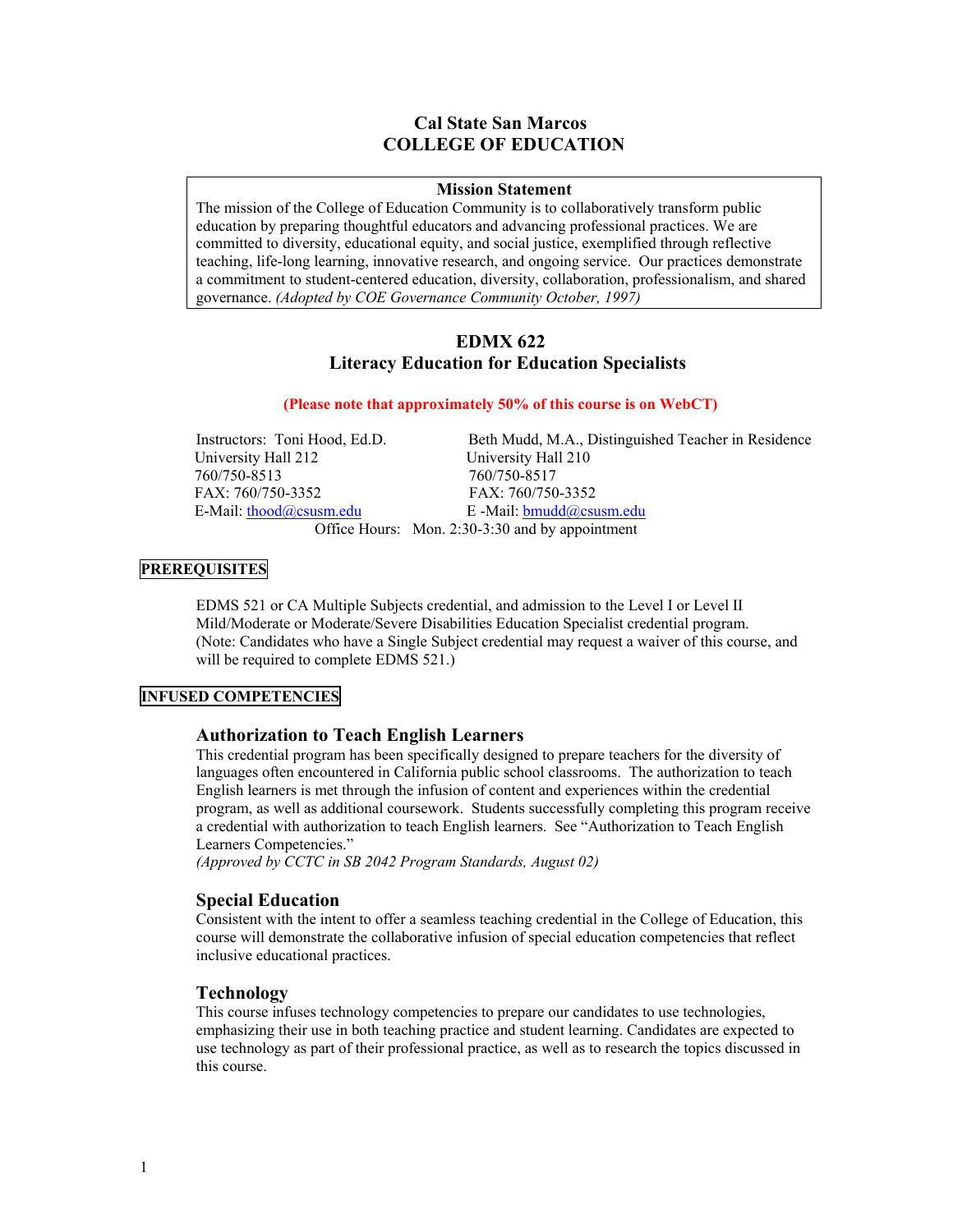#### **Visual and Performing Arts**

#### (**http://www.cde.ca.gov/cdepress/standards-pdfs/visual-performing-arts.pdf**)

This course infuses the Visual and Performing Arts Content Standards for California Public Schools, which describe what every student should know and be able to do in the visual and performing arts, prekindergarten through grade twelve in five strands: artistic perception; creative expression; historical and cultural context; aesthetic valuing; and connections, relationships and applications.

#### **STUDENTS WITH DISABILITIES REQUIRING REASONABLE ACCOMMODATIONS**

Students are approved for services through the Disabled Student Services Office (DSS). This office is located in Craven Hall 5205, and can be contacted by phone at (760) 750-4905, or TTY (760) 750-4909. Students authorized by DSS to receive reasonable accommodations should meet with their instructor during office hours or, in order to ensure confidentiality, in a more private setting.

# **COURSE DESCRIPTION**

This course will focus on methods, materials and adaptations in approaches to language and literacy instruction for learners who have various special learning characteristics, including atypical patterns of language and literacy development. Strategies will be provided for using literacy across the curriculum in inclusive and responsive K-12 classroom environments.

This course is supplemented by a password protected online WebCT site, which may be accessed at http://courses.csusm.edu . You will be required to attend certain classes online, and you will complete certain assignments online. Locate and click on your course section of EDMX 622 in WebCT. You will need a *username and password* to access the online components, which will be the equivalent of approximately 40-50% of the course.

*To avoid penalty for late assignments, communicate immediately with the instructors via regular email (thood@csusm.edu or bmudd@csusm.edu) if you have any difficulty accessing the site at any time during the course.* 

# **REQUIRED TEXTS and WEB SITES**

- 1. American Psychological Association (2001). *Publication manual of the American Psychological Association*  $(5^{th}$  *ed.).* Washington, D.C.: Author. *(a.k.a.* "The APA Manual") (or abridged version online at www.apastyle.org)
- 2. Choate, J. S. (2004). *Successful inclusive teaching: (4th ed.).* Needham Heights, MA: Allyn and Bacon.
- 3. Curriculum Development and Supplemental Materials Commission (1999). *Reading/Language Arts Framework for California Public Schools.* California Department of Education. Also at: http://www.cde.ca.gov/cdepress/lang\_arts.pdf
- 4. Language Arts Standards Management System: http://www.sdcoe.net/lret/sms/la
- 5. Lenski, S., Wham, M., and Johns, J. (2004). *Reading and learning strategies for middle and high school students*. Dubuque, IA: Kendall/Hunt.
- 6. Literacy Link: http://www.csusm.edu/literacy/websitebib.html
- 7. Managing RICA PowerPoint: http://courses.csusm.edu/ricastudy/module01/Managingrica.htm
- 8. NCCSE (www.preschoolfun.com) or SDCOE Special Education Forms Manual (for San Diego Interns only)
- 9. Quiocho, A., Macintosh, D., and Hood, A. (2000) *Reading instruction portfolio:* http://www.csusm.edu/Quiocho/rip.html (Focus: Hood, A., *Special Needs Considerations)*
- 10. Visual and Performing Arts Standards: (http://www.cde.ca.gov/cdepress/standards-pdfs/visualperforming-arts.pdf)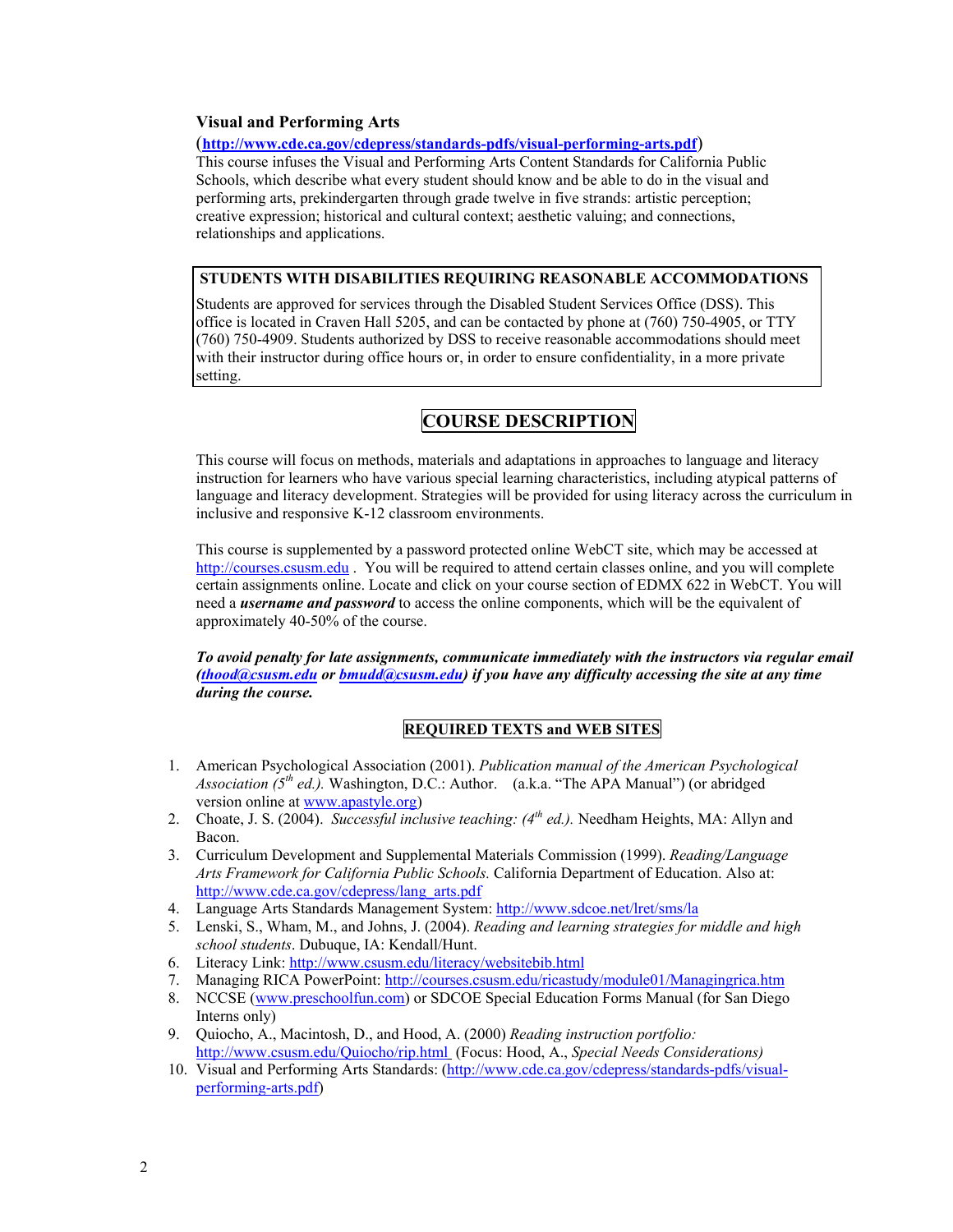#### **RECOMMENDATIONS FOR EXTENDING YOUR PROFESSIONAL DEVELOPMENT**

- 1. Allen, Janet. (1999). *Words, words, words: Teaching vocabulary in grades 4-12.* York, Maine: Stenhouse.
- 2. California Dept. of Education (2000). *Strategic teaching and learning: Standards-based instruction to promote content literacy in grades 4-12*. Author.
- 3. Cunningham, P. (2000). *Phonics they use: Words for reading and writing.* New York: Longman.
- 4. Cunningham, P., & Allington, R.L. (2003). *Classrooms that work: They all can read and write.* Boston: Allyn and Bacon.
- 5. Herrell, Adrienne L. (2000). *Fifty strategies for teaching English language learners.* New Jersey: Prentice-Hall.
- 6. Johns, J. L. (2001). *Basic reading inventory: Pre-primer through grade twelve and early literacy assessments (8th ed.).* Dubuque, IA: Kendall/Hunt.
- 7. Learning Headquarters (2004). Standards-at-a-glance [K-5; 6-8; 9-12]. San Diego: Author.
- 8. Moore, D., Moore, S, Cunningham, P., & Cunningham, J. (2003). Developing readers and writers in the content areas. Boston: Allyn and Bacon.
- 9. Schoenbach, Ruth, et.al. (1999). *Reading for understanding: A guide to improving reading in middle and high school classrooms.* San Francisco: Jossey-Bass.
- 10. Taberski, S. (2000). *On solid ground: Strategies for teaching reading K-3.* Portsmouth, NH: Heinemann.
- 11. Thousand, Villa, & Nevin (2002) *Creativity and collaboration: The practical guide to empowering students, teachers, and families.* Baltimore: Brookes.
- 12. Tompkins, G.E. (2001). *Literacy for the 21st century: A balanced approach.* Upper Saddle River, NJ: Merrill.
- 13. Walter, T. (1996). *Amazing English: How-to handbook*. Reading, MA: Addison-Wesley.
- 14. Wilde, S. (1992). *You kan red this*. Portsmouth, NH: Heinemann.

### **CHILDREN'S BOOKS**

The following list includes books that may be shared in class. Purchase of these books is not required. These are among the many books and stories that illustrate the power of using children's literature in K-12 classrooms – even in teacher credential programs! Several of the books could be used thematically to represent learners who struggle with language and literacy. These books are generally available at your local library, or you may want to purchase them for your personal or professional library.

- Abeel, S. Reach for the Moon
- Bunting, E. The Wednesday Surprise
	- Carroll, L. Jabberwocky
	- Demi The Empty Pot
	- Giff, P. Today Was a Terrible Day
	- Levine, E. I Hate English
		- Mosel, A. Tikki Tikki Tembo
	- Polacco, P. Thank You, Mr. Falker
	- Whiteley, O. Opal: The Journal of an Understanding Heart
	- Young, E. Seven Blind Mice
	- Tsuchiya, Y. Faithful Elephants

### **ACTIVITIES AND METHODS FOR REALIZING COURSE OBJECTIVES**

class discussions lectures readings demonstrations  $\&$  simulations guest speakers videos written reflections online activities group work content and performance goals

### **EVALUATION OF ATTAINMENT OF COURSE KNOWLEDGE BASES AND SKILLS**

attendance/participation/punctuality collaborative activities projects and presentations attainment of course content and performance goals reading comments best practices report APA skill development online activities person-first language use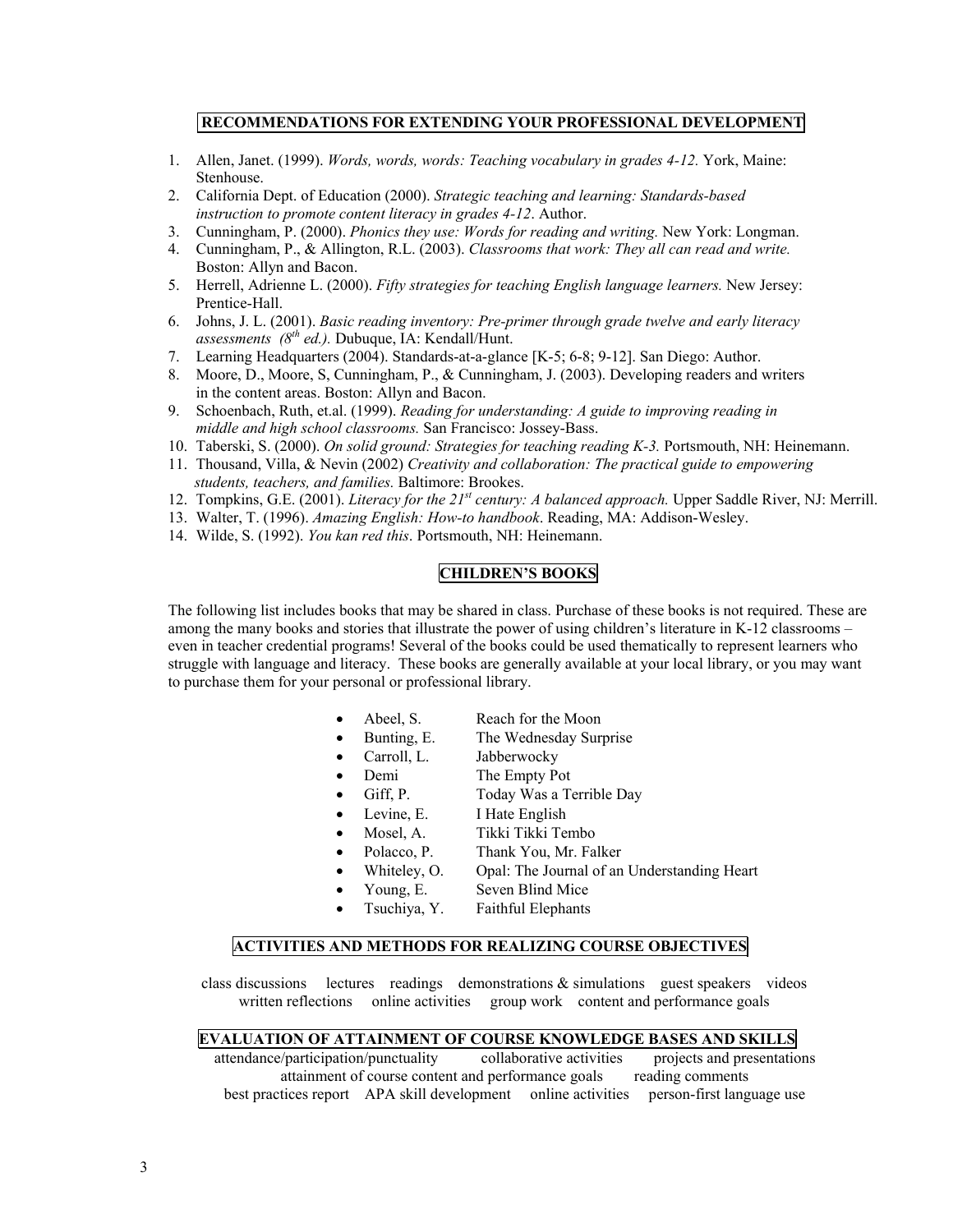written reflections Universal Design lesson plan writing and analysis professionalism infusion of special education, English language learning, technology, and visual and performing arts.

#### **College of Education Attendance Policy**

Due to the dynamic and interactive nature of courses in the COE, all students are expected to attend all classes and participate actively. At a minimum, students must attend more than 80% of class time (which includes online classes), or they may not receive a passing grade for the course at the discretion of the instructor. Individual instructors may adopt more stringent attendance requirements. Should the student have extenuating circumstances, s/he should contact the instructor(s) as soon as possible.

For this course, if you are absent one day, your highest possible grade is B. If you are absent more than one day, your highest possible grade is C, which means you may not receive a passing grade for the course. Late arrivals and departures will affect your grade. Absences do not change assignment due dates. Late assignments will receive a reduction in points.

### **WebCT Online Course Attendance and Participation**

Please note that this course includes class sessions online in WebCT (http://courses.csusm.edu). Students are also required to participate in online discussions and in online class activities. Credit for these requirements is embedded in the attendance and participation points, and in the assignment points for this course.

# **California Teaching Performance Expectations: "The TPEs" and EDMX 622**

| <b>TPE</b>       | <b>Description</b>                | <b>Course Assignment or Activity</b> |
|------------------|-----------------------------------|--------------------------------------|
| TPE <sub>3</sub> | Interpretation and Use of         | Readings, Best Practices Report and  |
|                  | Assessments                       | <b>Class Activities</b>              |
| TPE <sub>4</sub> | Making Content Accessible         | Readings, Discussions, Universal     |
|                  |                                   | Design Lesson Plan                   |
| TPE 5            | Ensure the Active and Equitable   | Readings, Discussions, Universal     |
|                  | Engagement of All Students in the | Design Lesson Plan, and Best         |
|                  | <b>Learning Process</b>           | Practices Instructional Plan Dev't.  |
| TPE 6d           | Developmentally Appropriate       | Readings, Lectures, Presentations;   |
|                  | Practices for Special Ed          | <b>Best Practices Report</b>         |
| TPE 9            | <b>Instructional Planning</b>     | Best Practices Report: Instructional |
|                  |                                   | Plan Dev't.                          |

### **Primary Emphasis**

### **Secondary Emphasis**

| <b>TPE</b>       | <b>Description</b>                             | <b>Course Assignment or Activity</b>         |
|------------------|------------------------------------------------|----------------------------------------------|
| TPE <sub>2</sub> | Monitoring Student Learning During Instruction | Readings, Discussions, Simulations           |
| TPE 6a-b         | Developmentally Appropriate Practices in the   | Readings, Lectures, Presentations, Best      |
|                  | <b>Elementary Grades</b>                       | Practices Report                             |
| TPE <sub>7</sub> | Teaching English Language Learners             | Readings, Discussions, Universal Design      |
|                  |                                                | Lesson Plan                                  |
| TPE <sub>8</sub> | Learning about Students                        | Readings, Facts about Learning Challenges    |
|                  |                                                | activity                                     |
| <b>TPE 10</b>    | <b>Instructional Time</b>                      | Best Practices Report: Instructional Plan    |
|                  |                                                | Dev't.                                       |
| <b>TPE 11</b>    | Social Environment                             | Best Practices Report: Instructional Plan    |
|                  |                                                | Dev't.                                       |
| <b>TPE 12</b>    | Professional, Legal, and Ethical Obligation    | Special Education Law discussions; class     |
|                  |                                                | simulations                                  |
| <b>TPE 13</b>    | Professional Growth                            | Literacy for Education Specialists Eval.     |
| <b>TPE 14</b>    | <b>Educational Technology</b>                  | Universal Design Lesson Plan; Best Practices |
|                  |                                                | Instructional Plan Dev't.                    |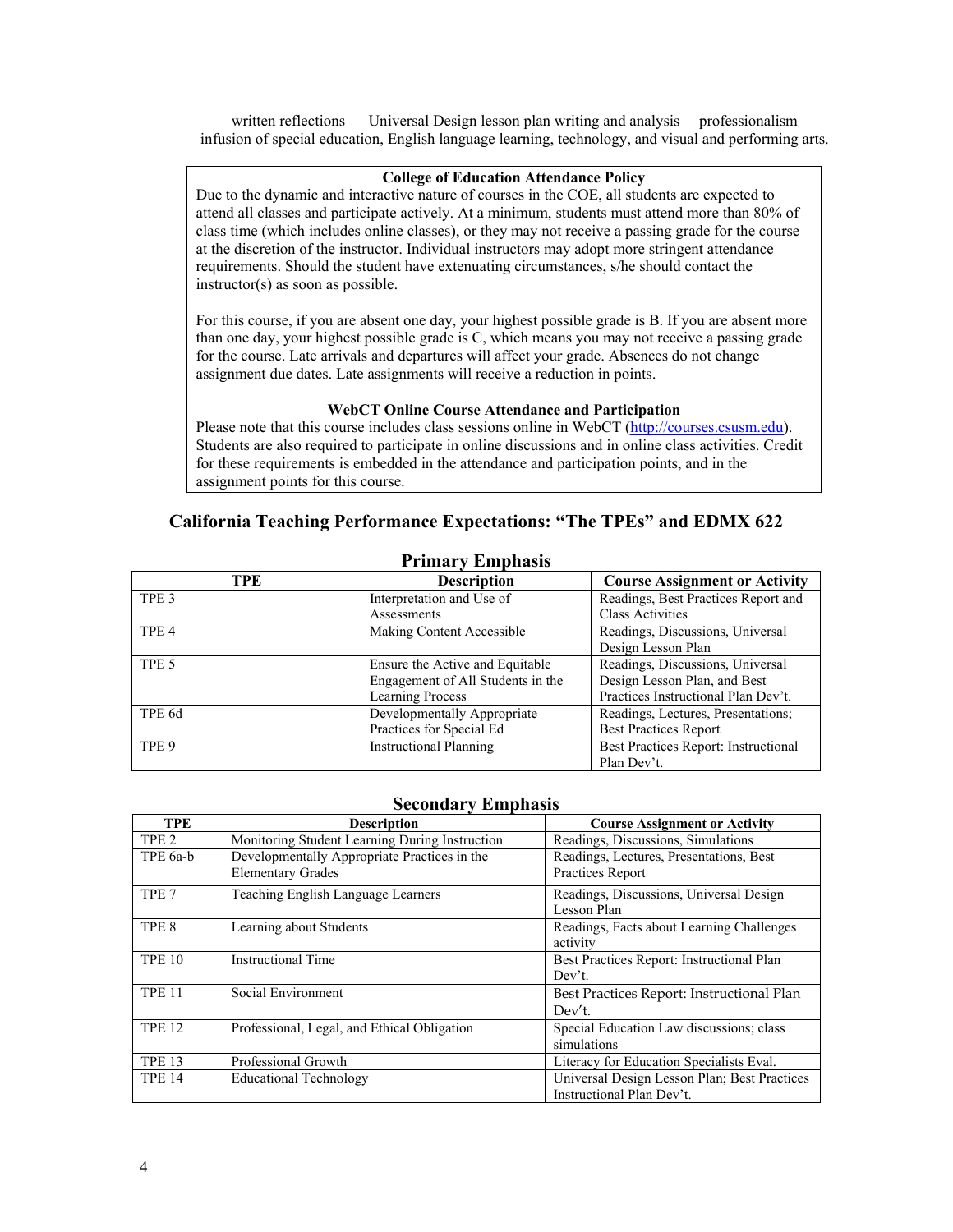## **EDMX 622 COURSE CONTENT AND PERFORMANCE GOALS: Education Specialist Credential Requirements**

*During this course, the candidates will provide evidence for each of the goals that follow.* 

#### *Candidates will*:

- Goal 1. develop a sensitivity to and appreciation for children with special learning needs.
- Goal 2. examine the California Language Arts Framework and Standards, and gain an understanding of the curriculum of language and literacy as they are taught in the elementary, middle and secondary school.
- Goal 3. gain an understanding of how patterns of typical and atypical language development influence students academically, socially and behaviorally in today's classrooms.
- Goal 4. become familiar with current approaches to the teaching of reading and writing of children with special learning needs**.**
- Goal 5. understand the value of specifically designed academic instruction lessons in English for students with diverse cultural and linguistic backgrounds.
- Goal 6. become sensitive observers of children's language-using behaviors.
- Goal 7. become familiar with formal language and literacy assessment instruments and their usefulness in designing appropriate instruction.
- Goal 8. become familiar with informal language and literacy assessments, such as portfolios, performance and presentation options, and their usefulness in designing appropriate instruction.
- Goal 9. demonstrate the ability to design and adapt instruction and classroom environments which are responsive to all learners.
- Goal 10. translate language and literacy assessment and evaluation results into effective instructional goals and objectives for all learners.
- Goal 11. understand middle and secondary language and literacy issues in today's classrooms.
- Goal 12. develop an appreciation for the need of all learners to experience success in middle and secondary classrooms.
- Goal 13. develop effective collaboration skills which will assist in positively influencing language and literacy curriculum decisions in today's schools.
- Goal 14. develop the ability to select appropriate materials and instructional strategies to meet the individual needs of students.
- Goal 15. develop a respect for each students, his/her abilities and background, and the student's rights to instruction that meets his/her individual needs.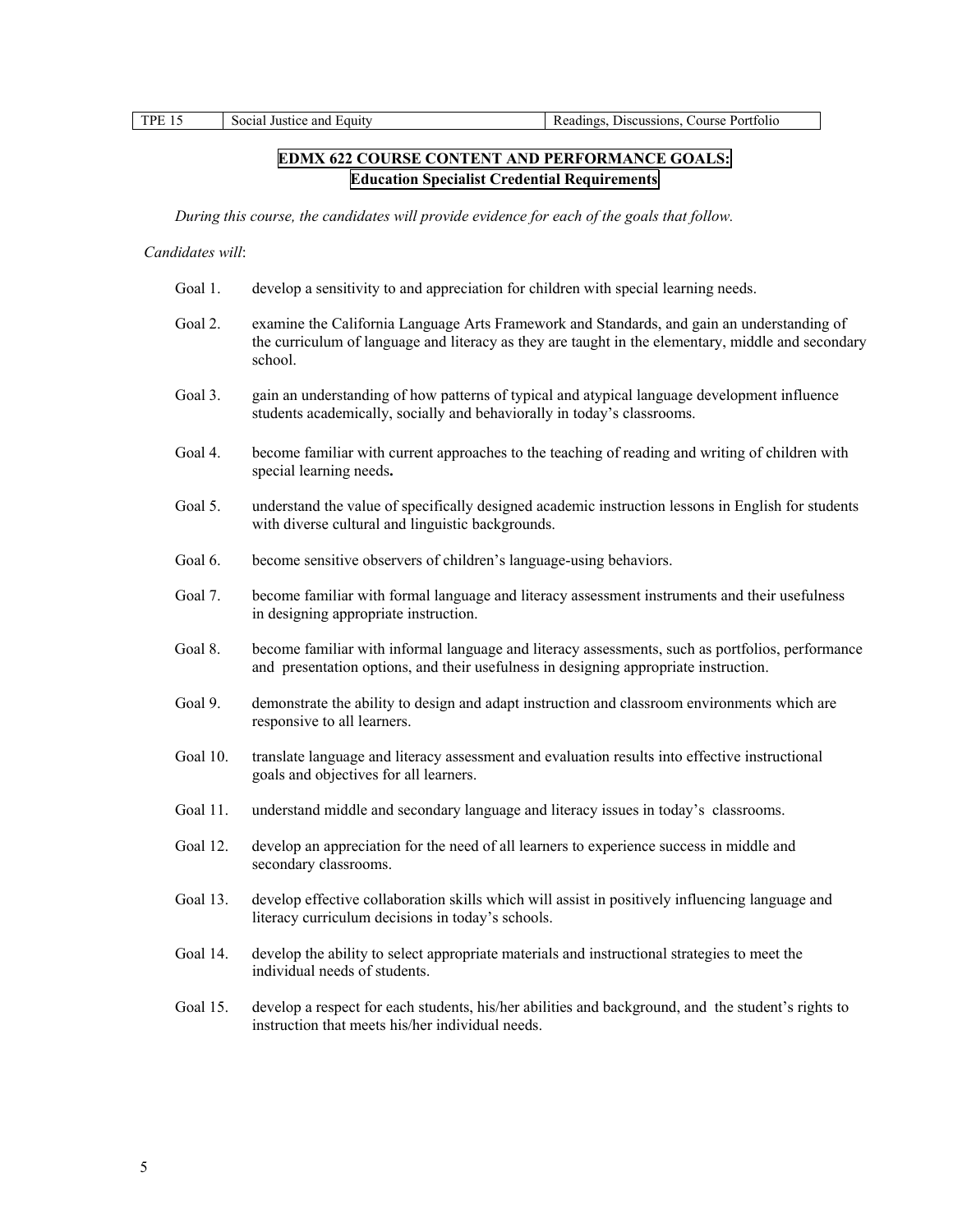# **AUTHORIZATION TO TEACH ENGLISH LEARNERS COMPETENCIES**

| PART 1:<br><b>LANGUAGE STRUCTURE AND</b><br><b>FIRST-AND SECOND-</b><br><b>LANGUAGE DEVELOPMENT</b>                                              | PART 2:<br><b>METHODOLOGY OF BILINGUAL</b><br><b>ENGLISH</b><br><b>LANGUAGE DEVELOPMENT, AND</b><br><b>CONTENT INSTRUCTION</b> | PART 3:<br><b>CULTURE AND CULTURAL</b><br><b>DIVERSITY</b>                                          |
|--------------------------------------------------------------------------------------------------------------------------------------------------|--------------------------------------------------------------------------------------------------------------------------------|-----------------------------------------------------------------------------------------------------|
| I. Language Structure and Use:<br><b>Universals and Differences</b><br>(including the structure of English)                                      | I. Theories and Methods of Bilingual<br><b>Education</b>                                                                       | I. The Nature of Culture                                                                            |
| A. The sound systems of language<br>(phonology)                                                                                                  | A. Foundations                                                                                                                 | A. Definitions of culture                                                                           |
| <b>B.</b> Word formation (morphology)                                                                                                            | B. Organizational models: What works<br>for whom?                                                                              | <b>B.</b> Perceptions of culture                                                                    |
| C. Syntax                                                                                                                                        | C. Instructional strategies                                                                                                    | C. Intragroup differences (e.g.,<br>ethnicity, race, generations, and<br>micro-cultures)            |
| <b>D.</b> Word meaning (semantics)                                                                                                               | II. Theories and Methods for<br><b>Instruction In and Through English</b>                                                      | Physical geography and its effects<br>on culture                                                    |
| E. Language in context                                                                                                                           | A. Teacher delivery for both English<br>language development and content<br>instruction                                        | E. Cultural congruence                                                                              |
| F. Written discourse                                                                                                                             | B. Approaches with a focus on English<br>language development                                                                  | II. Manifestations of Culture:<br><b>Learning About Students</b>                                    |
| G. Oral discourse                                                                                                                                | C. Approaches with a focus on content<br>area instruction (specially designed<br>academic instruction delivered in<br>English) | A. What teachers should learn<br>about their students                                               |
| H. Nonverbal communication                                                                                                                       | D. Working with paraprofessionals                                                                                              | <b>B.</b> How teachers can learn about<br>Their students                                            |
| <b>III. Theories and Factors in First-</b><br>and Second-Language<br>Development                                                                 | <b>III.</b> Language and Content Area<br><b>Assessment</b>                                                                     | C. How teachers can use what they<br>learn about their students<br>(culturally-responsive pedagogy) |
| A. Historical and current theories<br>and models of language analysis that<br>have implications for second-<br>language development and pedagogy | A. Purpose                                                                                                                     | <b>III. Cultural Contact</b>                                                                        |
| <b>B.</b> Psychological factors affecting<br>first- and second-language<br>development                                                           | <b>B.</b> Methods                                                                                                              | A. Concepts of cultural contact                                                                     |
| C. Socio-cultural factors affecting<br>first- and second-language<br>development                                                                 | C. State mandates                                                                                                              | <b>B.</b> Stages of individual cultural<br>contact                                                  |
| D. Pedagogical factors affecting<br>first- and second-language<br>development                                                                    | D. Limitations of assessment                                                                                                   | C. The dynamics of prejudice                                                                        |
| E. Political factors affecting first-<br>and second-language development                                                                         | E. Technical concepts                                                                                                          | D. Strategies for conflict resolution                                                               |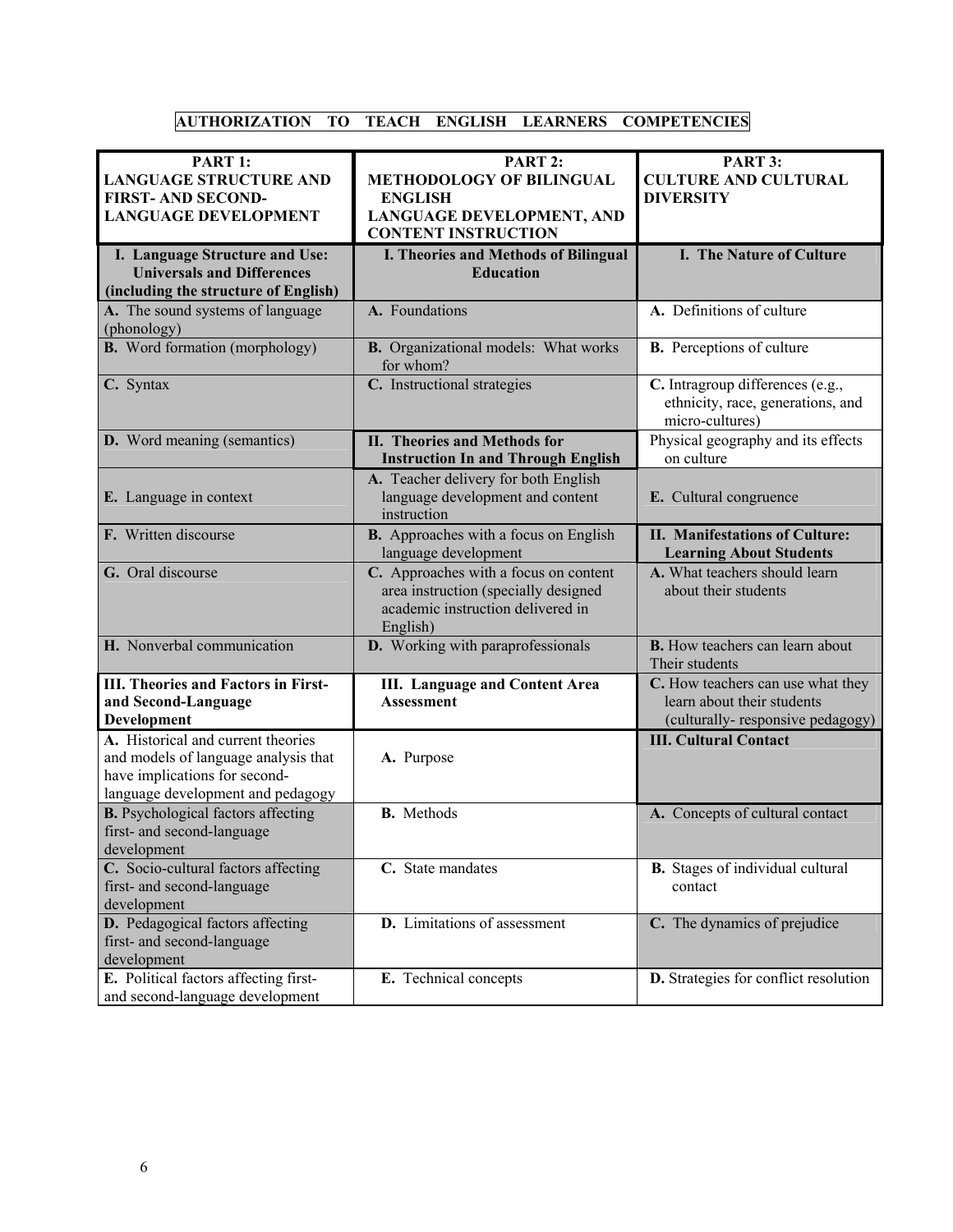# **ASSIGNMENTS**

| <b>Course Participation</b>                     | 15% |
|-------------------------------------------------|-----|
| <b>Online Team Reading Comments</b>             | 15% |
| <b>Language Arts and the Atypical Learner</b>   | 10% |
| <b>Co-Teaching Presentation: Strategies for</b> | 15% |
| <b>Middle and High School Learners</b>          |     |
| <b>Best Practices Report</b>                    | 25% |
| <b>Course Content and Performance Goals:</b>    | 10% |
| <b>Self-Evaluation with Peer Verification</b>   |     |
| <b>Mock Interview</b>                           | 10% |

| <b>CLASS</b><br>#<br>$+$ | <b>DATE</b> | <b>TOPICS</b>                                                                                                                                                                                                                                                                                                                                                                                                                                                                                                 | <b>READINGS,</b><br>ETC.          | <b>DUE TODAY</b>                                                          |
|--------------------------|-------------|---------------------------------------------------------------------------------------------------------------------------------------------------------------------------------------------------------------------------------------------------------------------------------------------------------------------------------------------------------------------------------------------------------------------------------------------------------------------------------------------------------------|-----------------------------------|---------------------------------------------------------------------------|
| $C =$ campus             |             |                                                                                                                                                                                                                                                                                                                                                                                                                                                                                                               |                                   |                                                                           |
| $OL = online$            |             |                                                                                                                                                                                                                                                                                                                                                                                                                                                                                                               |                                   |                                                                           |
| 1&2<br>$\mathcal{C}$     | 8/30        | "Reach for the Moon"<br>Fall Orientation to Program<br>Syllabus, Assignments, &<br>Routines; Text & Online<br>Components preview<br>The Spelling Test<br>Activity: Write "What<br>would you do if"<br>statements<br>12:45 Methods Instructors<br>Policies and Procedures<br>Accountability<br>Professionalism &<br>Participation<br><b>Lesson Planning</b><br>Video: "FISH"<br>Have fun, be there, check<br>your attitude<br>Revisit & Revise Class<br><b>Norms</b><br>ELL Competencies 1: I, 11;<br>2: I, II | Think-Pair-Share<br>Video: "FISH" | <b>Purchase books</b><br>Secure Cal State Email Account<br>(for WebCT)    |
| 3<br>OL#1                | 9/6         | <b>Typical and Atypical</b><br>Language Development                                                                                                                                                                                                                                                                                                                                                                                                                                                           | $C: 6(130-135)$<br>QMH Web site   | db: Post "How do you do" (Due<br>by $9/6$ )<br>db Activities (Due by 9/9) |
| $\overline{4}$<br>OL#2   | 9/6         | Language Diversity,<br>Difference, & Dysfunction<br>ELL Competencies 2: I, II,<br>Ш                                                                                                                                                                                                                                                                                                                                                                                                                           | C:7<br>$F: pp. 232-236$           | <b>db</b> Activities (Due by $9/12$ )                                     |
| 5                        | 9/13        |                                                                                                                                                                                                                                                                                                                                                                                                                                                                                                               |                                   | <b>BRING FRAMEWORKS TO</b>                                                |

### **TENTATIVE CLASS SCHEDULE**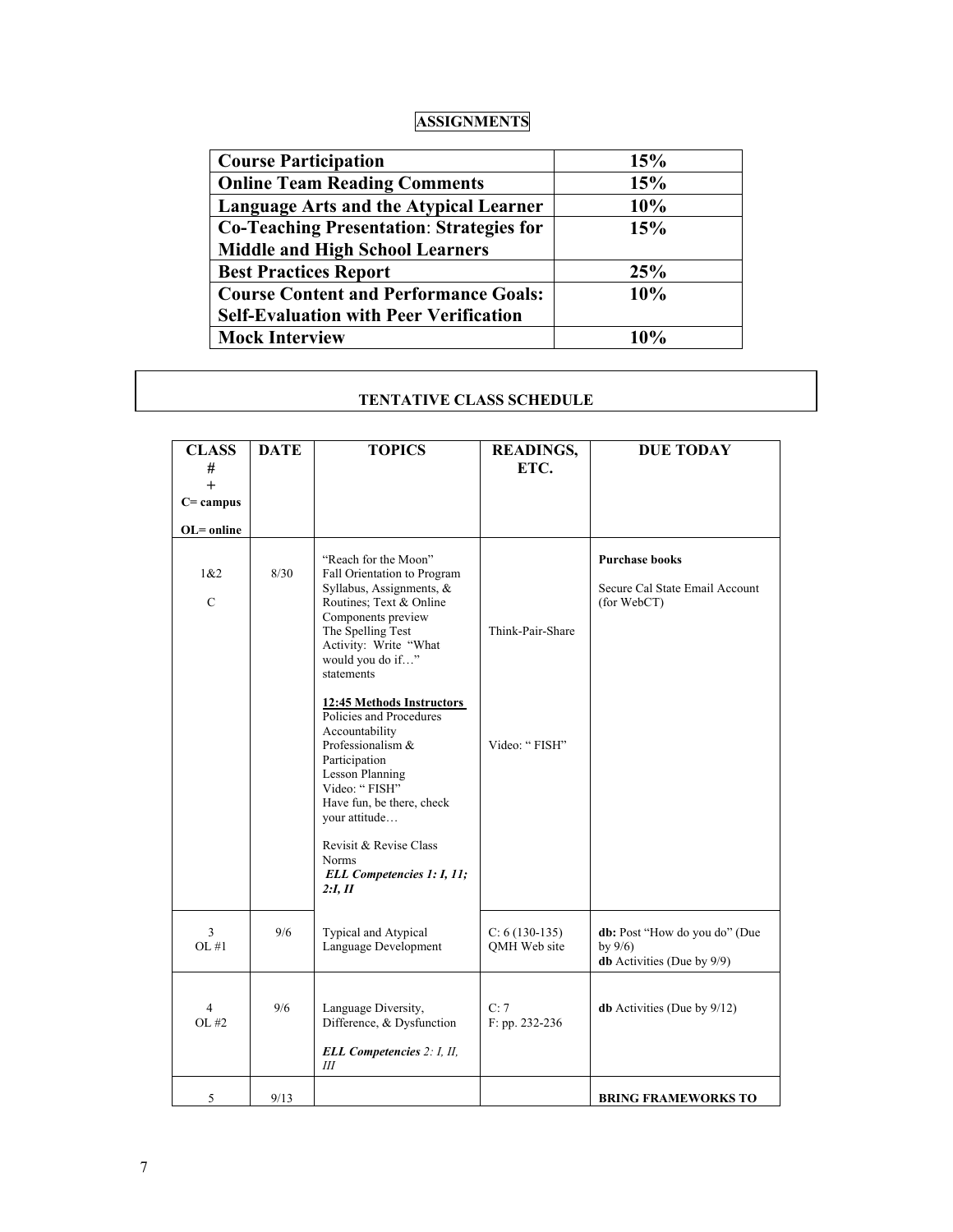| C           |      | Today was a Terrible Day                                                                                                                         | F: 3, 4, & 5<br>LWJ:1                | <b>CLASS!</b> (required)                                                        |
|-------------|------|--------------------------------------------------------------------------------------------------------------------------------------------------|--------------------------------------|---------------------------------------------------------------------------------|
|             |      | <b>Effective Language Arts</b><br><b>Instruction:</b> Lectures<br>$(F: Ch 1 - Toni; Ch 2 - Beth)$                                                |                                      | db: Post "Language Arts & the<br>Atypical Learner" response before              |
|             |      | The CA K-12 Language Arts<br>Frameworks                                                                                                          |                                      | $9/13$ class                                                                    |
|             |      | Frameworks Scavenger Hunt                                                                                                                        |                                      |                                                                                 |
| 6<br>C      | 9/13 | Reading Engagement &<br>Comprehension<br>Partner Strategy Modeling<br>VAPA: Theatre Arts (Gr. 6 -<br>Creative Expression<br>Standards 2.1 & 2.2) | LWJ: 1, 5, 10<br>C: 4, 5             | <b>BRING CHOATE TO CLASS!</b><br>(required)<br>Discussion Board Activities      |
|             |      | The Empty Pot                                                                                                                                    |                                      |                                                                                 |
|             |      | <b>ELL Competencies</b> 1: 1; 3:1,<br>Н, Ш                                                                                                       |                                      |                                                                                 |
| $\tau$<br>C | 9/20 | Oral & Written<br>Communication                                                                                                                  | $C: 6, (136-151);$<br>C: 8<br>LWJ: 3 | <b>BRING CHOATE TO CLASS!</b><br>(required)                                     |
|             |      | Video: "Who should see the<br>Speech Therapist?"                                                                                                 |                                      | <b>Editor/Reporter #1</b>                                                       |
|             |      | Supporting the Struggling<br>Writer                                                                                                              |                                      |                                                                                 |
|             |      | Opal: The Journal of an<br><b>Understanding Heart</b>                                                                                            |                                      |                                                                                 |
|             |      | I Hate English!                                                                                                                                  |                                      |                                                                                 |
|             |      | ELL Competencies 1: I, II,<br>III; 2: III                                                                                                        |                                      |                                                                                 |
| 8<br>C      | 9/20 | Handwriting & Spelling                                                                                                                           | LWJ: 4<br>C: 9                       | <b>BRING CHOATE TO CLASS!</b><br>(required)                                     |
|             |      | Handwriting without Tears<br>D'Nealion Handwriting                                                                                               |                                      | <b>Editor/Reporter</b>                                                          |
|             |      | Words Their Way<br>Word Lists & Word Walls                                                                                                       |                                      | #2                                                                              |
|             |      | Tikki Tikki Tembo                                                                                                                                |                                      |                                                                                 |
| 9<br>C      | 9/27 | Formal Assessment of<br>Language and Literacy                                                                                                    | LWJ: $6 & 8$                         | Lenski Presentations<br>$(1-6)$                                                 |
|             |      | <b>ELL</b> Competencies 2: III                                                                                                                   |                                      | <b>Editor/Reporter</b><br>#3                                                    |
| 10<br>C     | 9/27 | Informal Assessment of<br>Language and Literacy<br>Authentic Assessment<br>Portfolios & Journals<br>Seven Blind Mice                             | C: 8 & 9<br>LWJ: 3                   | Lenski Presentations<br>$(7-12)$<br><b>BRING CHOATE TO CLASS!</b><br>(required) |